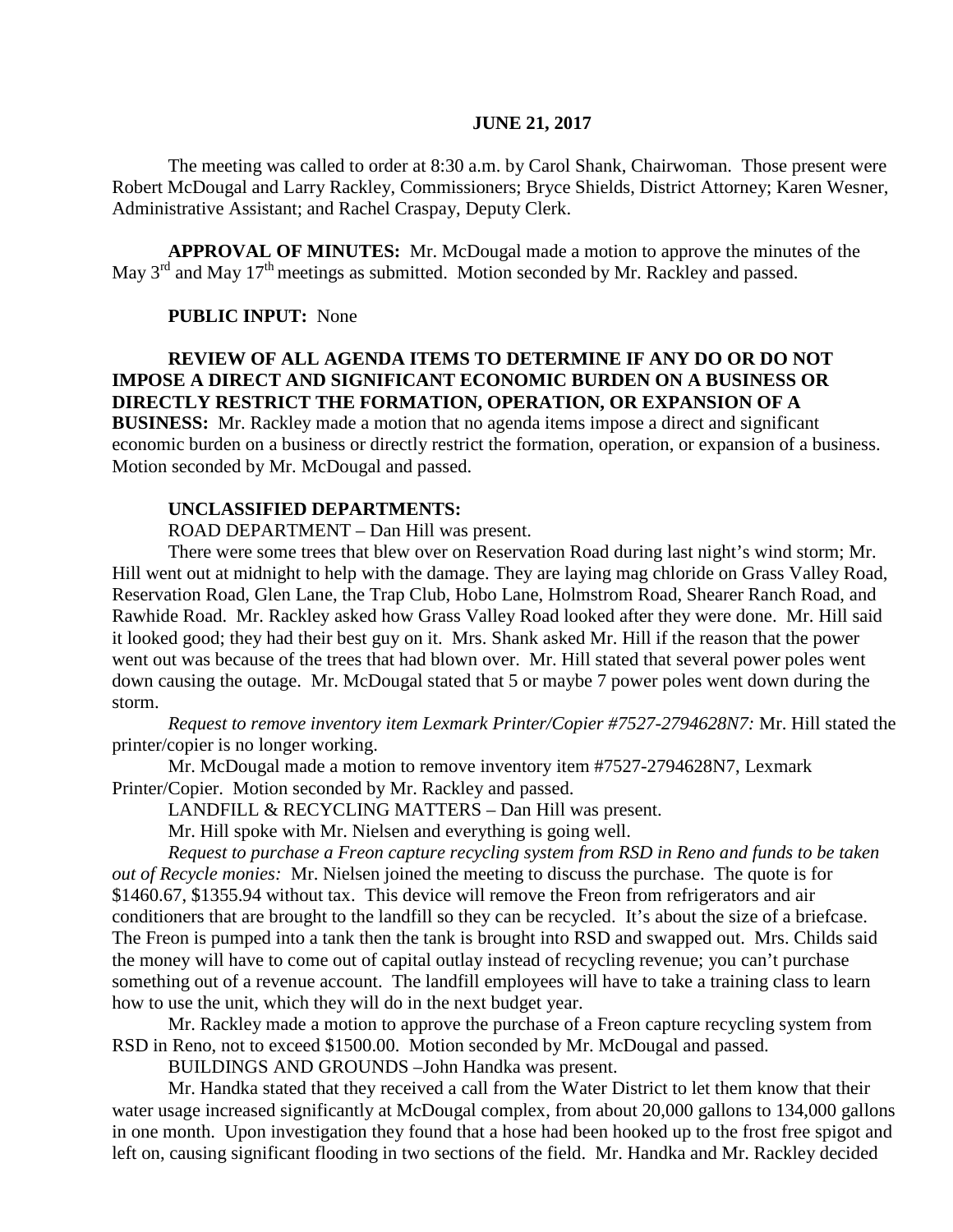that the only recourse would be to lock the spigots. They both said that the flooding looked intentional. Monday evening a tree blew over at Lone Mountain Cemetery and they'll clean it up when they get the opportunity. They need to move a sprinkler head at the park to accommodate the new gazebo. They also need to move some shrubs and a big rock. Mrs. Shank stated the County got a grant from the Tourism Board to cover the gazebo and other improvements at Lovers Lock. The audio/visual updates at the Community Center should be finished by Thursday afternoon and tested on Friday. Mr. Handka was called in for an emergency Tuesday night to the airport because of wind damage. The roof of the trailer at the airport blew off and the fuel system was out of commission due to loss of power. There is nothing wrong with the runway, people can still land and take off, just not refuel. A fuel load of 8,873 gallons was delivered last week. They are also moving Heidi Lusby-Angvick into her new office this morning.

Mrs. Shank is working with the BLM to proceed with the appraisal of the Unionville Cemetery. They are getting close to the appraisal, but are still waiting on the guidelines. Mrs. Shank requested approval to go ahead with the appraisal when they can, but she does not have a cost. Mr. McDougal questioned the process because this land is included in the Lands Bill. When the bill passes, the land would become County owned anyway. Mrs. Shank stated that she didn't want to stop the process in case the bill doesn't go through. Mrs. Childs stated that no money has been budgeted for the appraisal. Mr. McDougal asked to table the approval until the next meeting or later, awaiting further information including cost. Mrs. Shank stated that this has been in the process for many, many years.

COMMUNITY CENTER/ECONOMIC DEVELOPMENT – *Agreement to lease/rent office space in the Lovelock City offices for the Pershing County Economic Development Authority Director:* Mrs. Shank stated that Heidi Lusby-Angvick met with the Mayor and asked that he put something together, but nothing has come before the board. Basically, the space will be rented to the County for \$1/year.

Mr. McDougal made a motion to proceed with getting an agreement with the City for an office for the Pershing County Economic Development Authority Director. Motion seconded by Mr. Rackley and passed.

PERSHING COUNTY FIRE/AMBULANCE – There were no representatives from any of the departments present.

Mr. Rackley had a meeting Monday with Remsa and Care Flight and the Mayor joined later. One of the things discussed is the billing for ambulance services. The billing is behind and there could be a possible shortfall in ambulance revenue of about \$30,000.00. Remsa has seen some inputs into the computer system, but they are over 90 days and may not be collectable. Mr. Rackley has asked if the County could appoint someone to take over inputting data for the ambulance. Mrs. Shank said she could help. Mr. Rackley stated they may need to pay someone, and when that time comes he has two people in mind. Mrs. Shank met someone at Lake Davis last weekend named Jason Villa, who works EMS and goes out and does resiliency studies for communities with Public Safety. She passed on his contact information to Mr. Rackley as a possibility to maybe working together to get some new grants. Rye Patch Fire is having an issue with keeping their vehicles fueled because there is no truck stop or gas station in the area. He suggested a couple of 55 gallon barrels as a temporary solution. Mrs. Shank stated that there is a tank behind the Sheriff's office that needs to be moved, which may be a temporary solution. Mr. Rackley will look into that. Last week they approved purchasing a water tank for a fire truck that was donated. That truck will go to Las Vegas tomorrow to get the new tank. Mr. McDougal stated that Mr. Evans in Planning and Building issued the permit for the Grass Valley Firehouse extension.

## SAFETY/GRANTS – Pam Munk was present*.*

*Request for approval to apply for NRPA/Disney Play Spaces Grant Application*: The grant is for \$50,000 maximum and has to be matched one on one, but the match can be in labor or fundraising. Mrs. Munk stated that she thinks it will be easy to match. The grant will make the playground inclusive for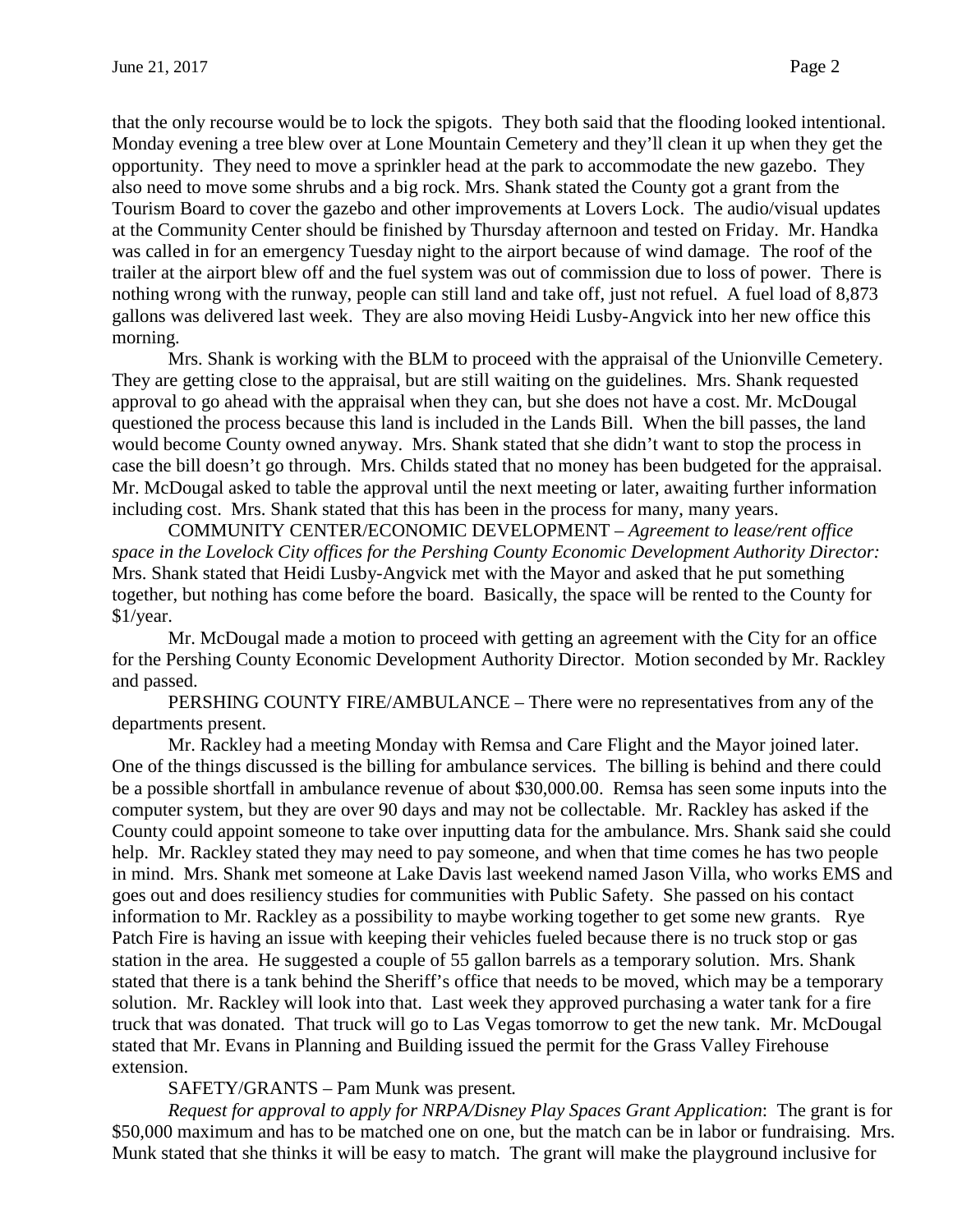all abilities/wheelchair accessible. Mrs. Munk is also working on other grants for the project. USDA also has a grant available for a person to come out and work on the playground design. She's also working on a grant from KaBOOM!, which is another \$50,000 grant with a 25% match. She estimates that the re-surfacing will be between \$50,000 and \$80,000 alone. She wants to add a water feature next to the pool, the equipment for that is about \$4,000. She's looking at more swings, specifically adaptable swings for children who are handicapped. We're eligible for many grants because we are a low income community. Mr. McDougal asked if a water feature would create competition with the pool, Mrs. Munk doesn't think so. It's more of a sprinkler. Mrs. Shank and Mrs. Munk met with Nelly Moran with Senator Catherine Cortez Masto's office. She stated that she would assist us with any Federal grants, including the Law Enforcement Center, the fire departments and the park. She said that there are several grants that may be available.

Mr. McDougal made a motion to approve the application for the NRPA/Disney Play Spaces grant by Pam Munk. Motion seconded by Mr. Rackley and passed.

PUBLIC DEFENDER, STEVEN COCHRAN – *Drug Testing Policy-discussion regarding the policy's compliance with State and Federal Law:* Mr. Cochran stated that six or seven years ago there was a similar issue with the commissioners at that time with conformity of state and Federal law about testing. Mr. Cochran believes that the safety sensitive definition that the County has adopted is in conflict with the Federal definition of safety sensitive. Mr. Cochran stated that the Code of Federal regulations, Title 49, Subtitle B, Chapter VI, Part 655, Subpart A, Section 655.4 defines Safety Sensitive positions as **(1)** Operating a revenue service vehicle, including when not in revenue service; **(2)** Operating a nonrevenue service vehicle, when required to be operated by a holder of a Commercial Driver's License; **(3)** Controlling dispatch or movement of a revenue service vehicle; **(4)** Maintaining (including repairs, overhaul and rebuilding) a revenue service vehicle or equipment used in revenue service. This section does not apply to the following: an employer who receives funding under 49 U.S.C. 5307 or 5309, is in an area less than 200,000 in population, and contracts out such services; or an employer who receives funding under 49 U.S.C. 5311 and contracts out such services; **(5)** Carrying a firearm for security purposes. He believes that the majority of people who are on the safety sensitive list do not fall into the above categories. He also believes that the county policy is in conflict with NRS 284.4065 and 284.4066, which basically state that if is someone is classified as safety sensitive they need to be pre-screened at hire, which didn't happen. He believes the policy the County is putting into place has rules that are stricter that what we have in place for individuals who are in drug court; a county employee would be more likely to be submitted to a random drug test than an individual who is on active probation on drug court. Mrs. Shank stated that Jordan Walsh, who represents Pershing County with labor and employment matters, was also here to discuss the policy, as what the County has adopted were the policies that POOL/PACT has in place and the County isn't trying to violate the law. She stated that the local law does not preempt the Federal Law, it just takes it a step further. She stated that all of the people who are on the safety sensitive list fit into a safety role, whether by operating vehicles, are in positions of authority, or doing things which could subject the county to liability. Mr. Cochran disagrees. Mr. Shields stated that he disagrees with everything Mr. Cochran has said. Mr. Shields stated that Chapter 284 doesn't apply to county employees; it's a Chapter that applies exclusively to state executive employees. The CFR does not preempt local rules and ordinances. In order for preemption to occur, the local rule or ordinance has to make compliance with Federal law impossible and we don't see that here. The case that Mr. Cochran talked about defines a safety sensitive position as a position that is fraught with risks to where a momentary lapse in judgement could result in irremediable consequences to another party. Mr. Shield stated that it's difficult to argue that while driving a county vehicle, a momentary lapse in attention could cause irremediable consequences to another person. Mrs. Shank thanked Mr. Cochran for bringing the information to the board at reiterated that the County is following with the POOL/PACT policies.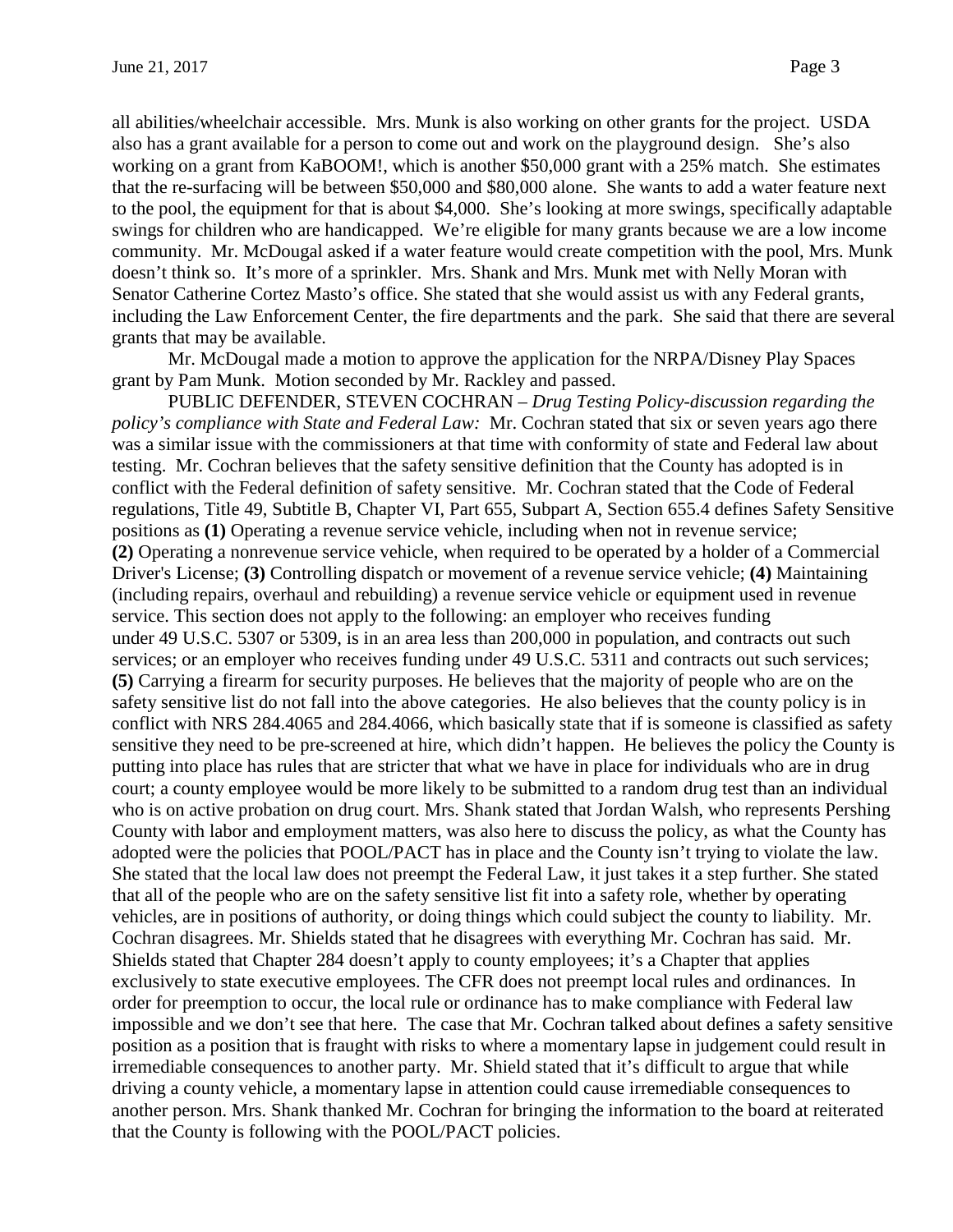# **WAYNE CARLSON, EXECUTIVE DIRECTOR, POOL, AND KENT MOWRY, A&H**

**INSURANCE:** *POOL Renewal Proposal Presentation, Acceptance of renewal proposal from Nevada Public Agency Insurance Pool (POOL) and approval for payment from Fiscal year 2017-2018 funds:*  Mr. Carlson was unable to attend; Mr. Steven Romero attended in his stead. Mr. Mowry presented the renewal proposal to the board. Mr. Romero gave some history of how the POOL started; the idea is to purchase not just insurance, but to purchase insurance with a risk management supplement. He also stated that there are several grants for Safety and Risk Management that the POOL offers. They also offer HR services, e-learning for safety, on-site training and inspections for a variety of things from workplace safety and ergonomics to playground inspections. There is a wealth of benefits and resources for its members. They are now offering Cyber Security inspections as well. Mr. Mowry stated that on the existing policy we have a \$1000 deductible for all perils. The property limit has a \$300,000,000 max loss. The liability limit is \$10,000,000 combined limit. This includes auto liability, personal injury liability, general liability, employment practices, environment liability, and cyber liability. These limits are shared limits that belong to all members of the POOL. Mr. Rackley asked if the damage from the wind last night would be covered. Mr. Romero stated that as long as the building is on the schedule it would be covered. Mr. Mowry commended the County for running a tight ship and keeping claims down. That being said, the increase this year is very modest at about 6%. The rates stayed about flat; the increase is from exposure change. The premium will not change for the entire year, whether items are added or deleted, with the exception of a project that is \$5,000,000 or more. Mr. McDougal stated that he really liked all the safety items that are included. Mr. Romero told the board that the PACT side, worker's compensation, did change. Our experience mod factor did go up one click, we had a 1.01% experience mod factor but we had some losses which increased that to 1.02%.

Mr. McDougal made a motion to approve the renewal proposal from the Nevada Public Agency Insurance Pool (POOL) and A&H Insurance for FY 17-18 and payment of \$171,260.62. Motion seconded by Mr. Rackley and passed.

#### **ELECTED DEPARTMENTS:**

LACEY DONALDSON, CLERK-TREASURER – *Roll Adjustment for APN# 007-540-12:* Mrs. Cerini-Jones explained that during new construction the concrete flat work was placed on the roll as a garage and taxed as such. The parcel was in the FY17-18 Ratio Study conducted by the Department of Taxation, who made the current Assessor's team aware of the error. We are only allowed to adjust the previous three years, resulting in a refund of \$507.26.

Mr. McDougal made a motion to approve the roll adjustment for parcel 007-540-12 and a refund of \$507.26. Mr. Rackley seconded the motion and it passed.

*Approval of Delinquent Tax Notice Affidavit:* There were 731 letters mailed, 38 were returned and 32 were undeliverable.

Mr. McDougal made a motion accepting the Delinquent Tax Notice Affidavit. Motion seconded by Mr. Rackley and passed.

RENE CHILDS, AUDITOR-RECORDER – The Recorder-Auditor's office has decided to go with Tyler Technology to replace ADS for recording and financial software. She brought in contracts with the quotes for the software. The total cost will be approximately \$77,240 for the recording for the initial software and services, with annual fees of about \$16,000. For the financial software it will be about \$94,097 with annual recurring fees of about \$13,000. But not all aspects will be enacted the first year so the cost will be adjusted. Mrs. Childs also talked about the ambulance budget and the billing issue. She hasn't received the monthly report from REMSA for more than six months so she called and asked them to send it. Chris at REMSA replied that the reason they hadn't sent the report was because nothing had been sent to them to process runs and send bills. There is serious concern about the ability to collect on claims that are over 90 days old. Mr. Rackley said that he would make this one is his top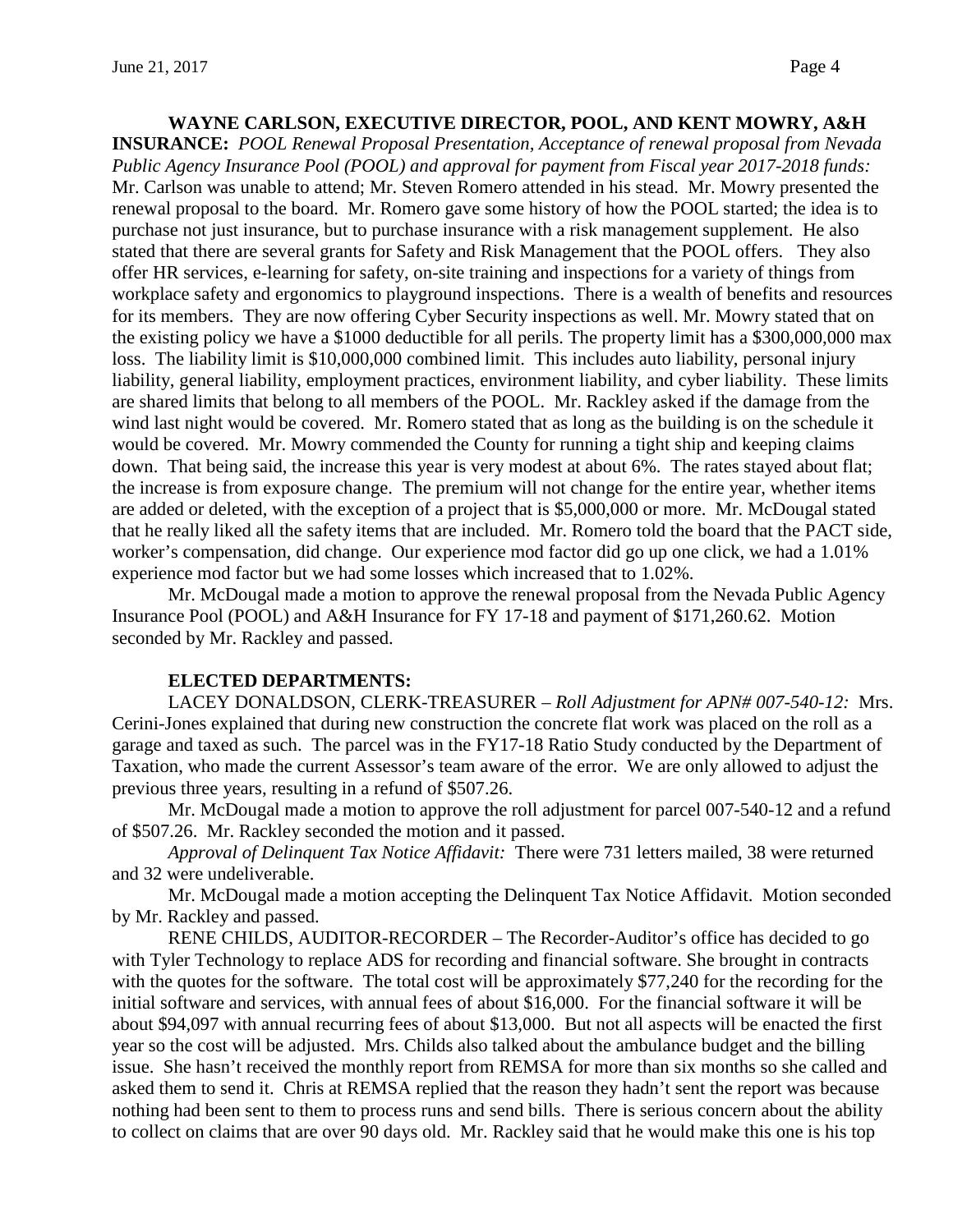priorities and try to solve the issue with the ambulance billing. Mrs. Childs also stated that there is still an ongoing issue with vouchers being turned in on time.

LAURI CERINI-JONES – *Approval of Devnet Contract for Property Tax and wEdge License, Maintenance, and Support in Pershing County, Nevada:* Mr. Shields said that he went over the contract and Devnet agreed to the changes that he requested. Mrs. Cerini-Jones stated that the contract is a 5 year contract. The first year the cost will be \$125,500 and then years 2 through 5 will be \$66,670/year. This is budgeted under the Building Fund budget under computer and software. This software is based on parcel count so the amount could very well change.

Mr. Rackley made a motion to approve the Devnet Contract for Property Tax and wEdge License, Maintenance, and Support in Pershing County, Nevada. Mr. McDougal seconded the motion and passed.

The appraiser was in Carson City yesterday for testing and the car started acting up on the way back around Fernley. Mrs. Cerini-Jones asked what to do in that situation. Do we call a tow company? There are no procedures on what to do. Mr. McDougal stated that we need to see if our vehicle insurance has a roadside assistance and if not come up with a policy for situations like this. Mrs. Shank suggested that she put the phone number for Jim's Point S Tires in the vehicle.

## KAREN STEPHENS – Not present.

JERRY ALLEN – Sheriff Allen was unable to attend because of limited personnel. Mr. Rackley spoke for him.

*Approval of COPS grant:* The grant takes the money from the open, unfilled position and creates four positions. It's a 75% grant.

Mr. Rackley made a motion to approve Sheriff Allen applying for the COPS grant. The motion was seconded by Mr. McDougal and passed. The deputies that are hired with the grant funds would be made aware that if the grant went away so would their positions.

## **UPDATE ON PROGRESS OF SITE LOCATION, DESIGN, FUNDING, AMENITIES AND CONSTRUCTION OF POTENTIAL NEW LAW ENFORCEMENT CENTER:** Mr.

Rackley has been meeting with the Sheriff going over floor plans. They are trying to combine the two architects' renderings to come up with what will work best. They are looking at the existing site first, and then the industrial site would be the second choice. Mr. McDougal said he would look over the plans from an architectural standpoint.

**DISCUSSION OF USE OF DERBY FIELD AIRPORT BY THE UNITED STATE AIR FORCE FOR POSSIBLE NIGHT TRAINING:** The use will be similar to what is currently taking place, they are just asking for permission. They will be practicing touch and go and fueling among other activities.

Mr. Rackley made a motion to allow the United States Air Force to use Derby Field for possible night training. Motion was seconded by Mr. McDougal and passed.

**SELECTION OF WEB DESIGN DEVELOPMENT SERVICES AND HOSTING FOR PERSHING COUNTY WEBPAGE:** Mrs. Shank has been talking with three different companies, Civic Plus, Revize and CC Communications. Mrs. Shank said they each offer basically the same things. She eliminated CC Communications because they basically only work with school districts. Civic plus is a little bit more expensive than Revize, and she really likes the way Revize is done. The cost of that system is \$9784.00 with an annual fee of \$1800. For Civic plus it would be more than \$25,000 with an annual fee of \$2400. Mr. McDougal clarified that Civic Plus has two options, one for \$11,000 and one for \$14,000, so those would be the comparable numbers. Mr. McDougal asked if the website could link with the Economic Development webpage. Mrs. Shank said that shouldn't be a problem. Both companies are very easy to use and provide training and tech support. Mrs. Shank stated that the current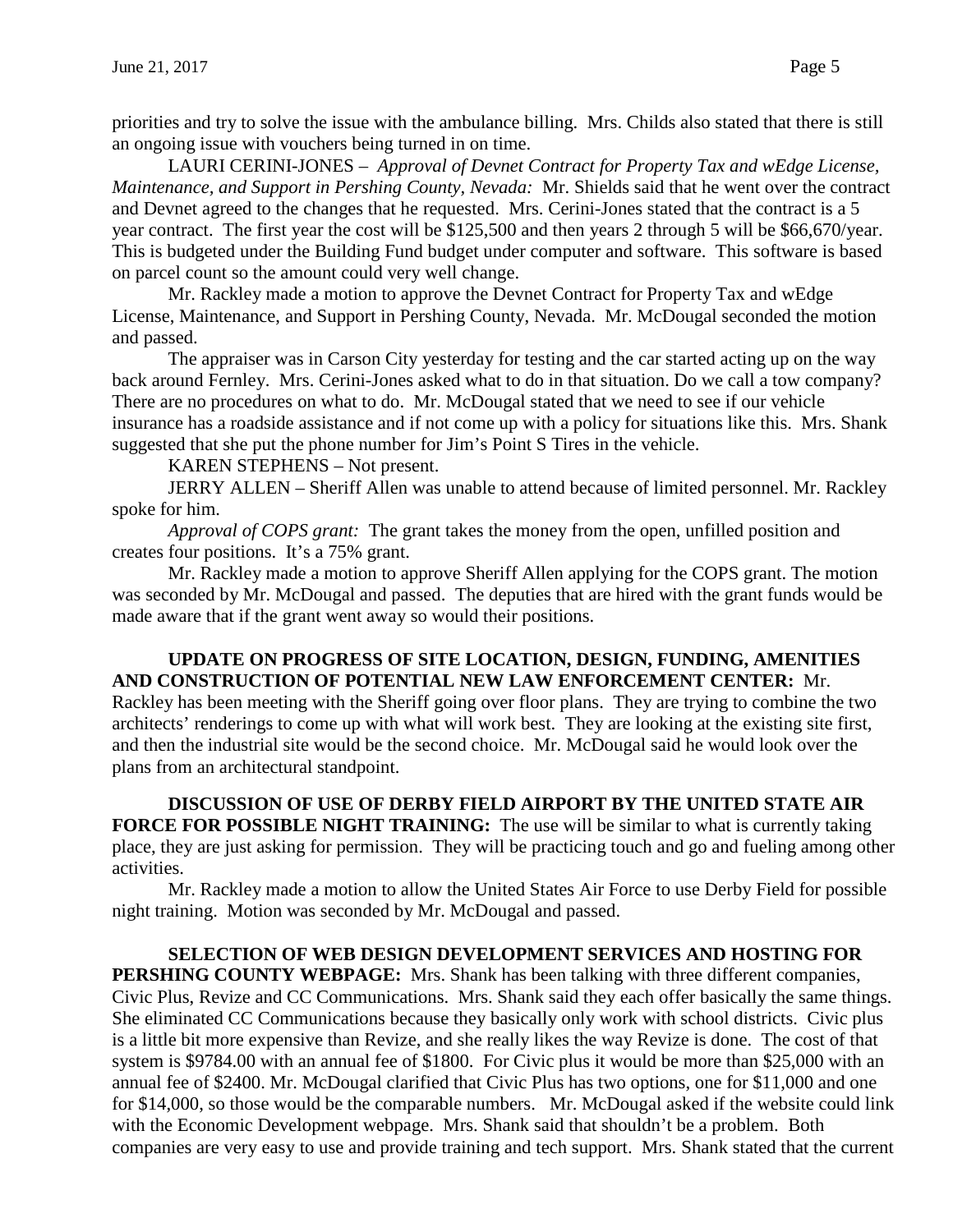webpage is hard to navigate and it's very difficult for staff to post agendas on. Mrs. Shank stated that we need to have a more user friendly website.

Mr. Rackley made a motion to choose Revize to host the Pershing County website. Motion seconded by Mr. McDougal and passed.

**PUBLIC COMMENT:** Mr. McKinney described the windstorm at the airport last night. He said they thought it was the MiG blowing around and when they looked outside they couldn't see anything because the roof was blocking the door. He stated that he is looking for guidance about what to do because Mr. Handka said he couldn't stay there.

**REQUEST FOR PROPOSALS (RFP) FOR INTERNET & TECHNOLOGY (IT) SERVICES FOR PERSHING COUNTY INCLUDING ASSISTANCE WITH EQUIPMENT AND SOFTWARE CONVERSION FROM ADS (ADVANCED DATA SYSTEMS) TO NEW SOFTWARE PROGRAMMING AND DATA TRANSFERS**. Mr. Rackley made a motion to put out a request for proposals for IT services for Pershing County. Motion seconded by Mr. McDougal and passed.

**PUBLIC HEARING ON PROPOSED ORDINANCE NO. 328, AN ORDINANCE AMENDING CHAPTER 15.04, ENTITLED ADOPTED BUILDING CODES, OF TITLE FIFTEEN OF THE PERSHING COUNTY CODE BY ADOPTING THE 2012 INTERNATIONAL BUILDING CODE AND INTERNATIONAL RESIDENTIAL CODE TO INCLUDE THE 2012 UNIFORM PLUMBING CODE, UNIFORM MECHANICAL CODE, INTERNATIONAL ENERGY CONSERVATION CODE, AND THE 2010 NATIONAL ELECTRICAL CODE, ALONG WITH THE 2012 NORTHERN NEVADA AMENDMENTS TO SUCH CODES:** There were no public comments. Mr. McDougal explained that this is an update in the Building Code. We are currently operating on the 2003 code, so we're quite far behind. The City is also updating to the 2012 Code. There is a possibility that the City and County combine the building/permitting sometime in the future and being on the same code would simplify that merge.

Mr. McDougal made a motion to adopt Ordinance 328, an Ordinance amending Chapter 15.04, entitled adopted building codes, of Title Fifteen of the Pershing County Code by Adopting the 2012 International Building Code and International Residential Code to include the 2012 Uniform Plumbing Code, Uniform Mechanical Code, International Energy Conservation Code, and the 2010 National Electrical Code, along with the 2012 Northern Nevada Amendments to such codes. The motion was seconded by Mr. Rackley and passed unanimously.

**APPROVAL OF INTRASTATE INTERLOCAL CONTRACT BETWEEN PUBLIC AGENCIES BETWEEN THE DEPARTMENT OF HEALTH AND HUMAN SERVICES, DIVISION OF HEALTH CARE FINANCING AND POLICY (DHCFP) AND DIVISION OF WELFARE AND SUPPORTIVE SERVICES (DWSS):** Mr. Shields stated that this agreement is for Indigent Medical Services. Under Chapter 248, counties have a responsibility to provide medical care for indigent residents. What that means is that if anyone in the County goes to the hospital on an emergency basis the County has a responsibility to make sure those medical bills get paid. This is a cooperative agreement between the County and the DWSS of the state so that they can provide Medicaid reimbursement to the County. It provides a way for us to fulfill our statutory obligations. It's a two year contract.

Mr. McDougal made a motion to approve the Intrastate Interlocal Contract between Public Agencies between the Department of Health and Human Services, Division of Health Care Financing and Policy (DHCFP) and Division of Welfare and Supportive Services (DWSS). The motion was seconded by Mr. Rackley and passed.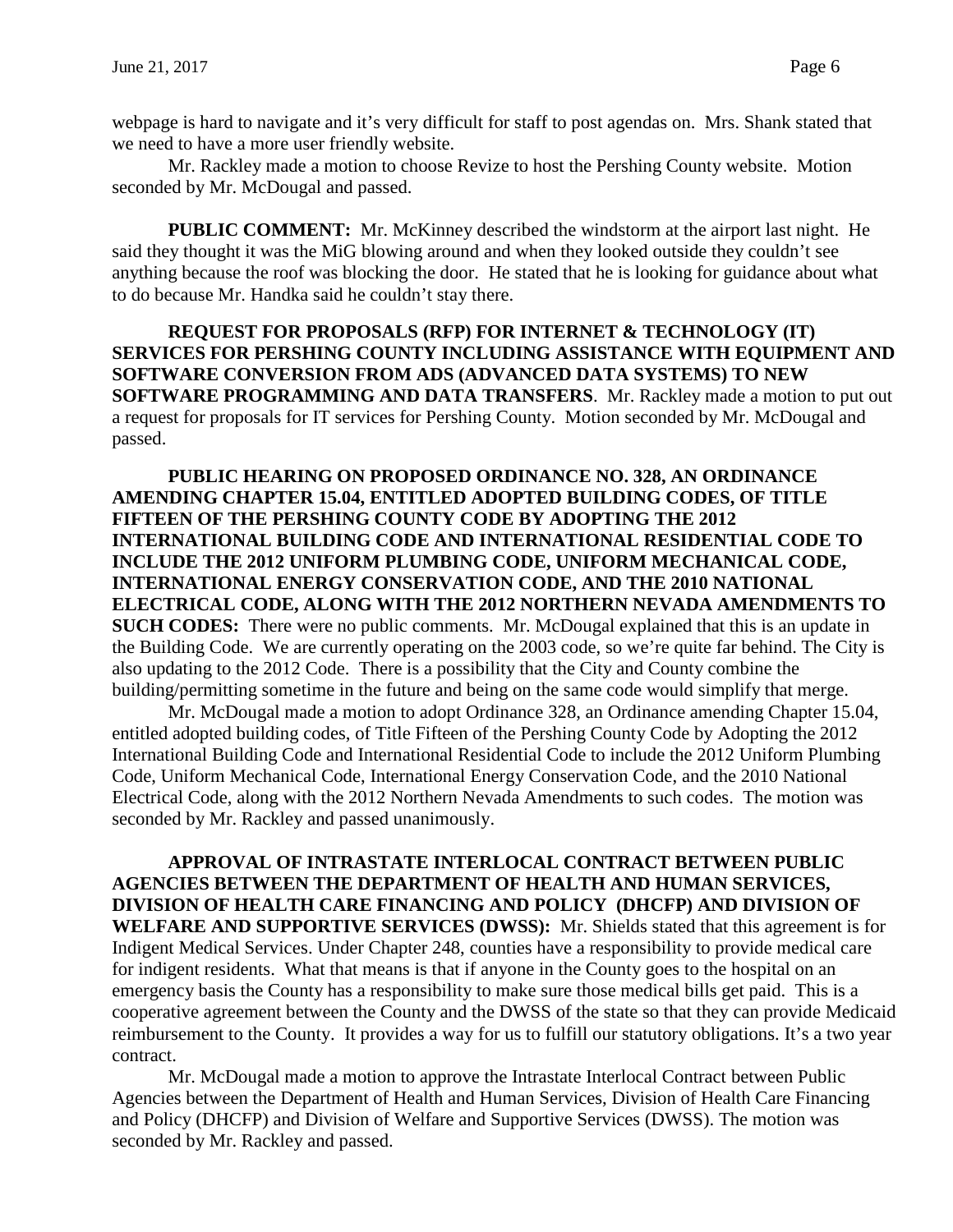# **APPROVAL OF AMENDMENT #1 TO INTRASTATE INTERLOCAL CONTRACT BETWEEN STATE OF NEVADA, COMMUNITY HEALTH SERVICES PROGRAM AND PERSHING COUNTY:** Mr. Shields stated that the signature page had Nye County instead of Pershing County so no action was taken.

**PROCLAMATIONS AND AWARDS:** Mr. McDougal made a motion to approve a Proclamation for Appreciation and Gratitude to Annette Stripe. Motion seconded by Mr. Rackley and passed.

Mr. Rackley made a motion to approve the Proclamation of Recognition, Appreciation, and Gratitude to the Coeur Rochester Mining Co. and its employees. Motion seconded by Mr. McDougal and passed.

**NEVADA RURAL HOUSING AUTHORITY:** PRESENTATION ON THE NRHA PROGRAMS AND APPROVAL TO TRANSFER THE 2017 PRIVATE ACTIVITY BOND CAP TO NRHA – Bill Brewer, Deputy Director for Nevada Rural Housing Authority and Roger Mancebo, Vice Chairman for the Board of Commissioners for NRHA were in attendance.

Mr. Brewer explained that the private activity bond cap is the opportunity for a local jurisdiction like ours to issue tax free debt. The Treasury gives each state so much bond cap every year based on population. This year Pershing County got about \$246,000, which isn't really enough to do anything with. He stated that it would cost more to issue the debt than it would be worth. So NRHA asks the smaller jurisdictions to transfer the funds so they can be pooled together. The bond can be used for affordable housing, industrial development and several other things. The program started in 2006 and since that time a little over 1.6 million dollars has been transferred from Pershing County to NRHA and that has generated about 2.7 million dollars in economic activity in the county. Mr. McDougal asked if the housing that can be done under this program can be used for Section 8 housing. Mr. Brewer explained that the funds can be used for mortgage credits on home purchases, to help low income people buy homes.

Mr. McDougal made a motion to approve Resolution 17-0605 for the purpose of transferring the 2017 NRHA Private Activity Bond Cap from Pershing County to NRHA. The motion was seconded by Mr. Rackley and passed.

**DISCUSSION REGARDING RE-ADVERTISING AND SALARY COMPENSATION FOR PERSHING COUNTY CODE ENFORCEMENT OFFICER:** Mrs. Shank stated that she understands that we only received one application so she thinks we need to re-advertise and look at the compensation because that could be what is keeping people from applying. She understands that it is not budgeted for, but we need a Code Enforcer. Mr. Rackley stated that when the job is posted it doesn't say anything about the pay scale. Mrs. Shank stated that the potential applicants know what is budgeted. The posting says that salary is commensurate with experience.

Mr. McDougal made a motion to re-advertise the Code Enforcer job for a period of two weeks. Motion seconded by Mr. Rackley and passed.

**FIRST READING OF A PROPOSED AMENDMENT TO CHAPTER 316 OF THE PERSHING COUNTY DEVELOPMENT CODE "GROUP CARE" TO INCLUDE FACILITIES FOR THE TREATMENT OF THE ABUSE OF ALCOHOL OR DRUGS AND A PROPOSED AMENDMENT TO SECTION 17.304.20E, "RESIDENTIAL USE TYPES" TO INCLUDE WITHIN THE DEFINITION OF "GROUP CARE" FACILITIES FOR TREATMENT OF ABUSE OF ALCOHOL OR DRUGS:** Mr. Shields stated that the intent behind this amendment is to reconcile a discrepancy between the way that group care facilities are defined under Chapter 316 of the Development Code and Use Classifications under section 17.304-20-5. Under Chapter 316 group care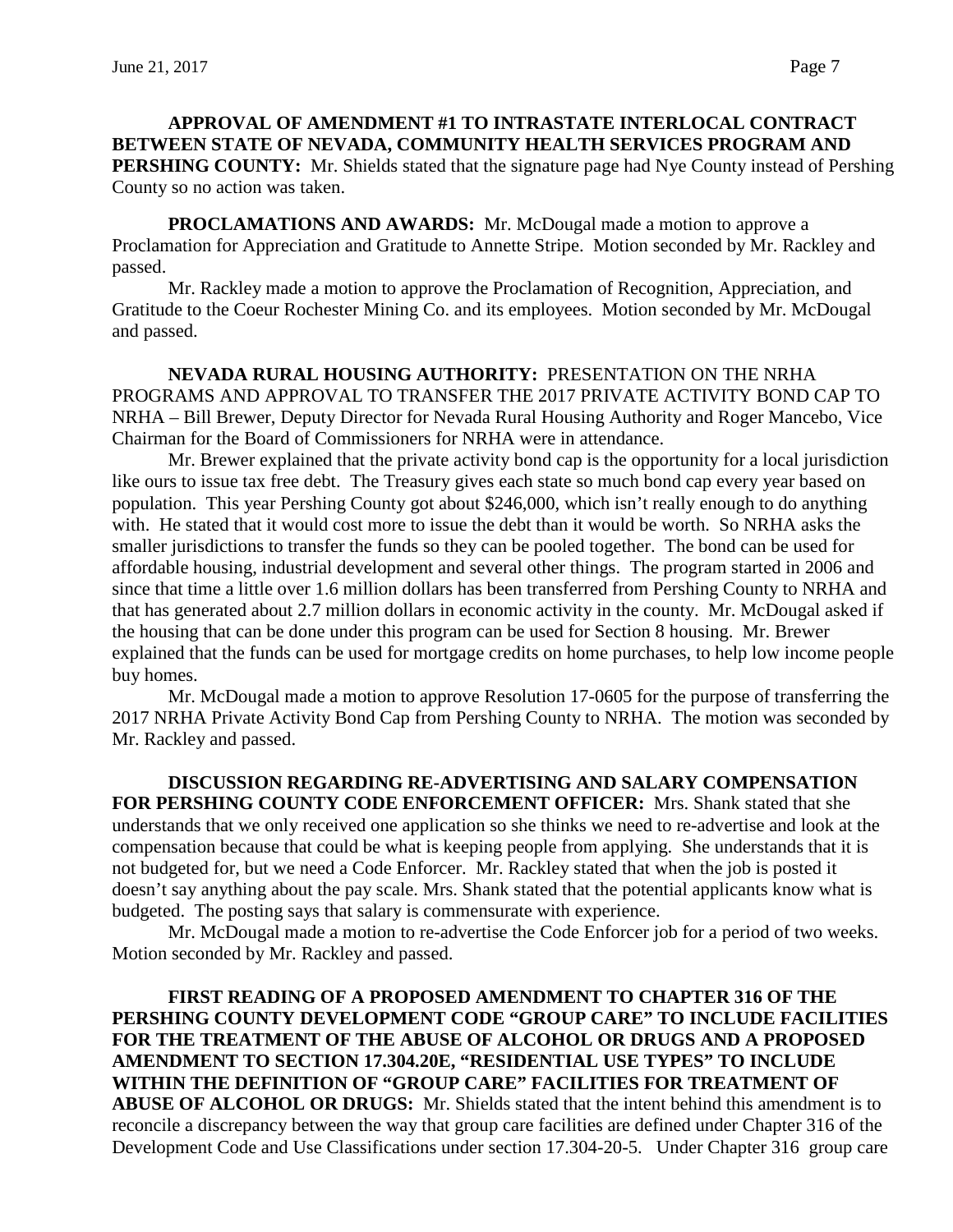is defined as a residential facility that provides food, shelter, assistance and limited supervision to a person who is aged or infirm or someone with disabilities, but it specifically excludes a halfway house for the recovery of a drug addict or alcohol abuser. In Section 17 the definition of a group care specifically includes a halfway house for the recovery of a drug addict or alcohol abuser. So we are attempting to expand the definition to reconcile the discrepancy between the way group care facilities are defined in the Development Code. There is an organization here in the County called New Life and they operate a halfway house for the recovery of drug and alcohol abusers, specifically for reintegration into society for people who have suffered from those problems. It isn't a treatment facility; it's more a life skills and cultural change that they try to instill into these people. Because of the discrepancy in the Development Code they would not be able to operate their facility in Pershing County. Mr. McDougal asked if, when applying for a special use permit, they would still have to define the kind of group care they are providing. Mr. Shields said they would.

Bill Number #329 was introduced Mr. Rackley and read by Title.

**CORRESPONDENCE:** Mrs. Shank has a letter from the Office of the Governor asking for a donation of a 3' x 5' Pershing County flag. They're trying to put all the County flags in the old Assembly Chambers at the State Capitol building. For the next agenda she would like to discuss updating the Pershing County flag by adding the County Seal.

**BRYCE SHIELDS, DISTRICT ATTORNEY:** Mr. Shields discussed what would constitute an emergency item and how to allow that item to be discussed during the meeting. He stated that it would be allowable to discuss the damage to the trailer at the airport and what to do for Mr. McKinney and his wife's living situation.

**REPORT FROM ADMINISTRATIVE ASSISTANT:** Karen Wesner was present. REVIEW AND APPROVAL OF PERSHING COUNTY CONSENT AGENDA POLICY – Mrs. Shank asked the other commissioners what they would like to see on the consent agenda. A consent agenda is a block of specific, non-controversial agenda items that require no discussion that would be approved in one motion. Any item on the consent agenda may be removed and discussed at length. Both Commissioners are in favor of the consent agenda, for the purpose of moving the meeting along in a timelier manner.

Mr. McDougal made a motion to approve the Consent Agenda Policy, with the exception of changing the time on item 4 from one week to 4 working days. Motion was seconded by Mr. Rackley and passed.

**EMERGENCY AGENDA ITEM FOR DISCUSSION:** Last night there was a wind storm that blew off the roof of the trailer at the airport where Mr. McKinney and is wife live, essentially leaving them homeless. Mr. McKinney works for Buildings and Grounds and rents the trailer from the County. The trusses broke when the roof was ripped off by the wind and Mr. Handka thinks the trailer is going to be a loss. Rene Childs suggested allowing the McKinney's to use the connex on the back lot for storage of personal items that were in the trailer. Mr. McDougal has a double wide on Nevada Nile Ranch property that he can make available for 30 days so that the McKinney's would have temporary housing. Mr. McKinney would need to make payment arrangements to Mr. McDougal's company for \$250/month. Mr. Shields clarified that the lease with the County is terminated and rent will be abated under an act of God. Any living arrangements going forward will be a private agreement between Mr. McKinney and Mr. McDougal. Mrs. Shank asked if we needed to have someone living at the airport and both Mr. Handka and Mr. McDougal said they felt it was beneficial. There are cameras, but it is still a good idea to have a presence.